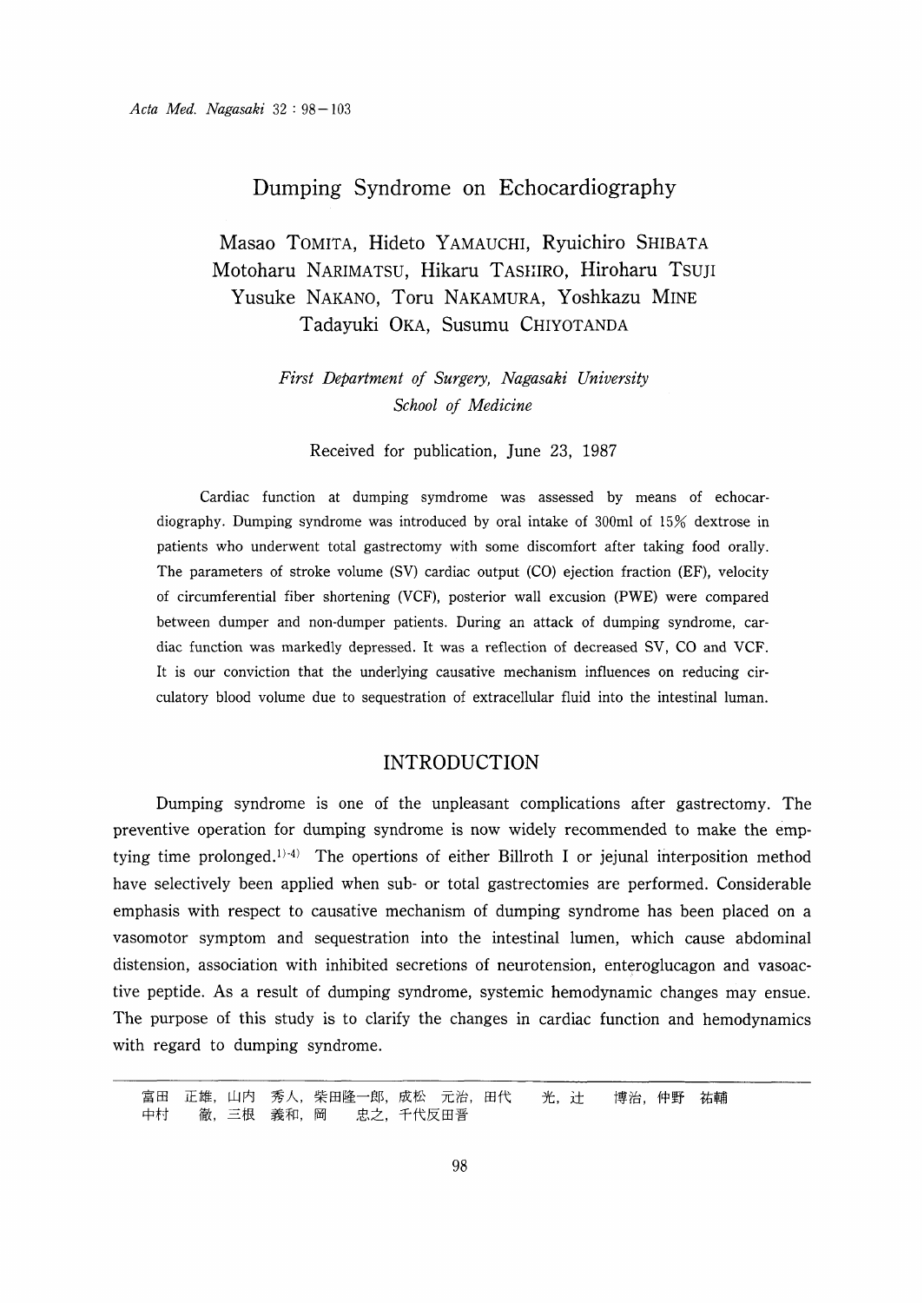# MATERIAL AND METHOD

The 10 patients who underwent total gastrectomies for gastric cancers were selected, in whom diversions of digestive tracts were made by jejunal interposition in 5 and Roux-en Y in the remainder. These 10 patients have experienced palpitations, sweating, weakness, dyspnea, flushing nausea, abdorninal cramps, belching, vomiting, diarrhea and rarely syncope separately or in combination with varying variety of the severity. The other 10 patients without any complaint of dumping symdrorne were randomly selected during the same period operated on as the dumper patients eligible for this study.

Cardiac function and hemodynamics were assessed by means of echocardiography using SONOLAYER-S-SSH-60A, Thshiba, PSB 37A (3.7MHZ) as a probe. The parameters in regard with hemodynamics were calculated by the following equations. The parameters in regard with hemodynamics were calculated by the following equations. stroke volume (SV)= Dd-Ds, cardiac output  $(CO)$ = SV × HR, ejection fraction  $(EF)$ = SV/Dd= 1-Ds/Dd, velocity of circumferential fiber shortening  $(VCF) = (Dd-Ds)/(cm/sec)$ . posterior wall excursion (PWE) and posterior wall velocity (PWV) PWE/ejectiontime measured as indicated in Fig. 1.



Fig. 1. Echocardiogram, showing the parameters calculated in relation to assessment of cardiac function and hemodynamics.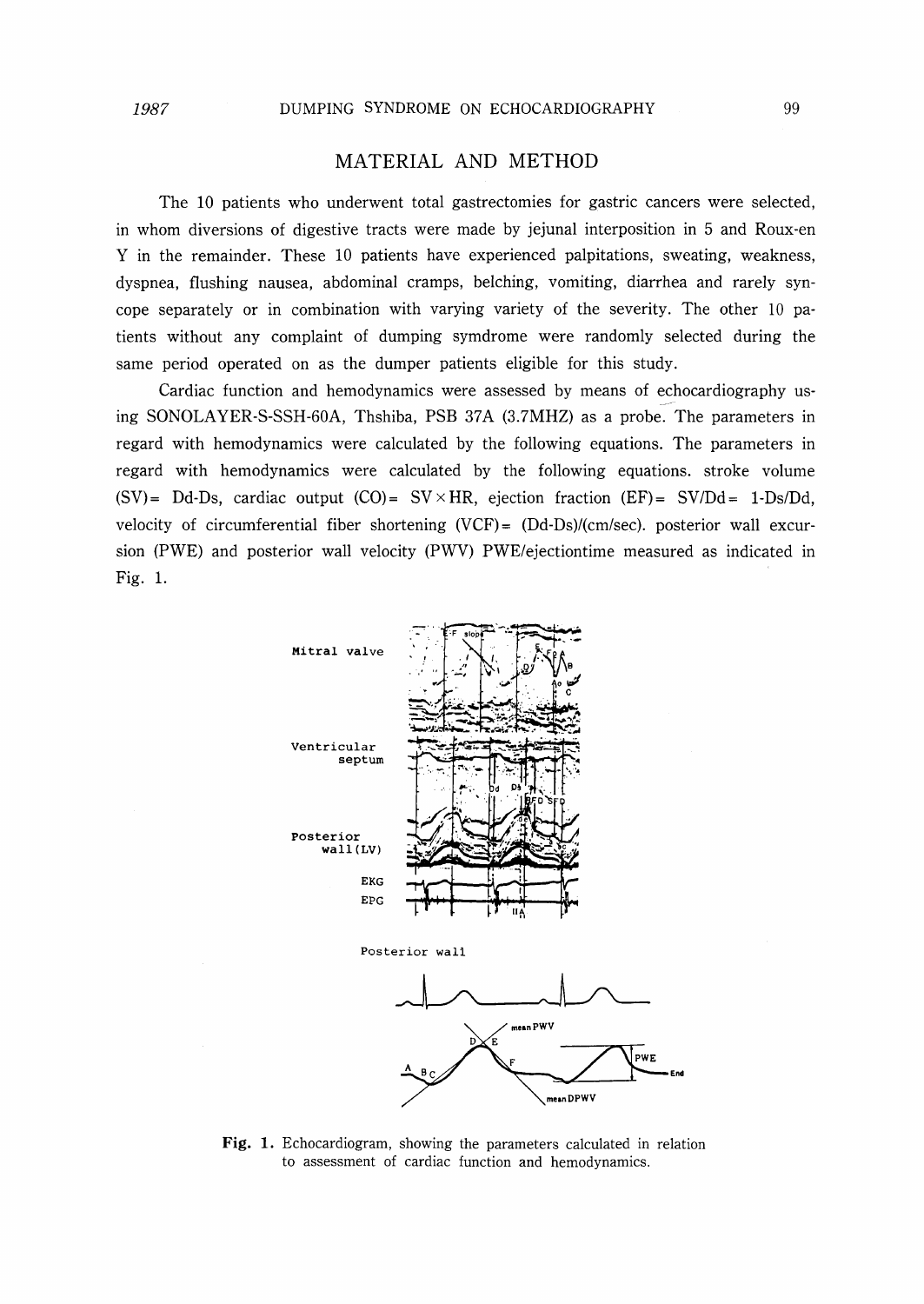In these patients, dumping syndrome was introduced by taking 300 $\text{ml}$  of 15% dextrose and the variations of hemodynamics on the basis of assessrnent by echocardiography were analysed at 15 and 30min.

And also the parameters obtained by echocardiography from the other 10 non-dumper patients following total gastrectomy were compared.

## RESULT

Various hemodynamic parameters obtained by echocardiogram were compared as shown in Fig. 2.

The result of this study indicated that the function of the left ventricle in dumper was impaired when compared with that in non-dumper. A decrease in SV, EF and Vcf was indicative of impaired function of the left ventricle. The force of contraction of the left ventricular wall was weakened at dumping syndrome which was sufficient to reduce SV. The values of PWE, PWV and CO were uniformingly reduced in dumper than those in nondumper. The heart rate in dumper had concomitantly become increased with some degree of systemic hepotension.

According to the operative procedure of diversion of the digestive tract, it was clearly indicated that a procedure by jejunal interposition method enabled the values of various parameters to minimize their changes rather than that by Roux en Y method as shown in Fig. 3. A jejunal interposition method to reconstruct after total gastrectomy was of great help to preserve the left ventricular function rather than a Roux en Y method.



Fig. 2. Cardiac function at 15min following dumping syndrome induced by 15% dextrose oral intake.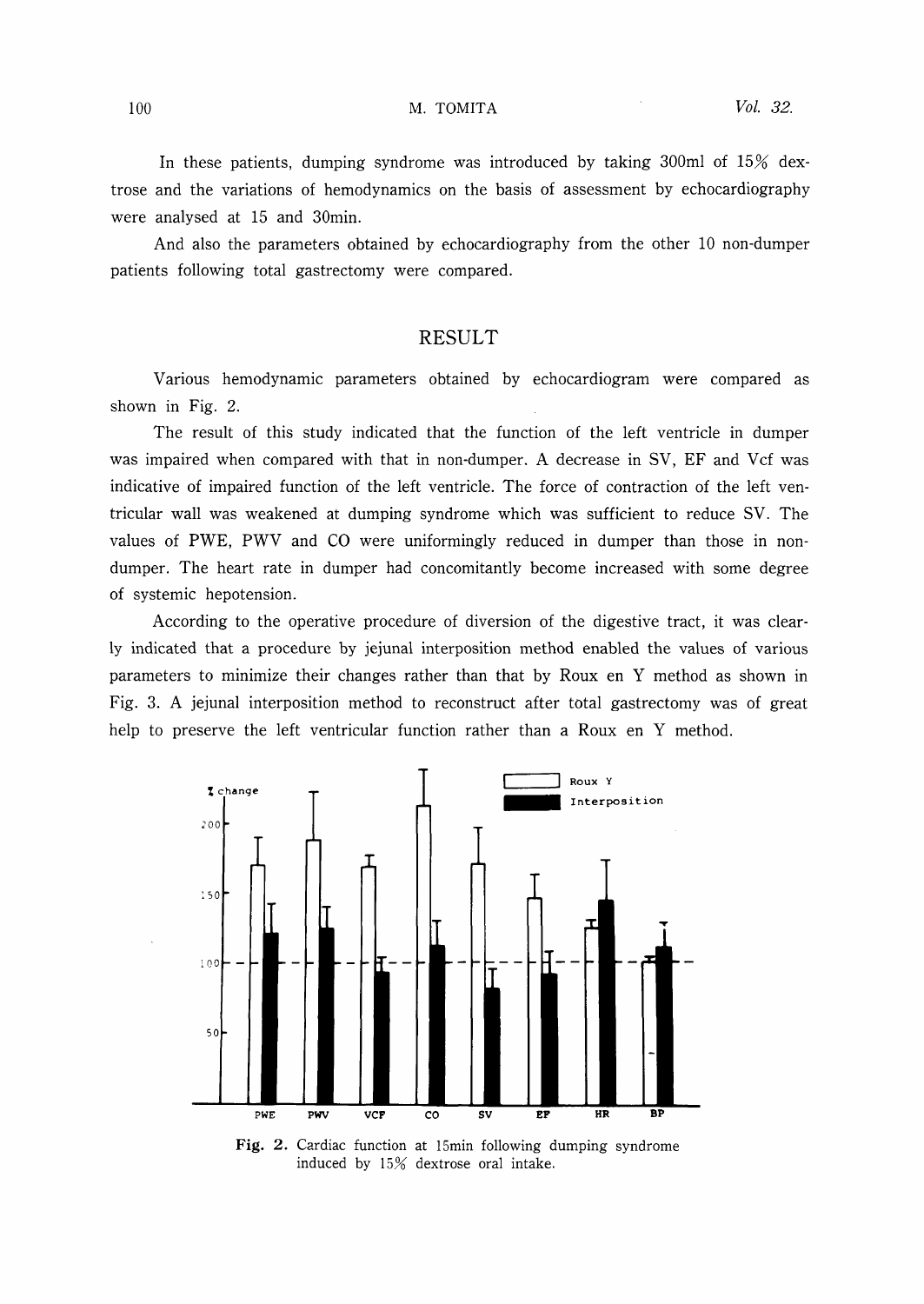

dumping syndrome.



dumping syndrome.

According to the patient's age operated upon, the values of many parameters obtained by echocardiography from the patients under 50 years of age varied less than those over 50 as indicated in Fig. 4. It was clarified that higher age over 50 years affected the left ventricular.

As for the difference between sexes, men were less influenced on the left ventricular function associated with dumping syndrome than women as shown in Fig. 5.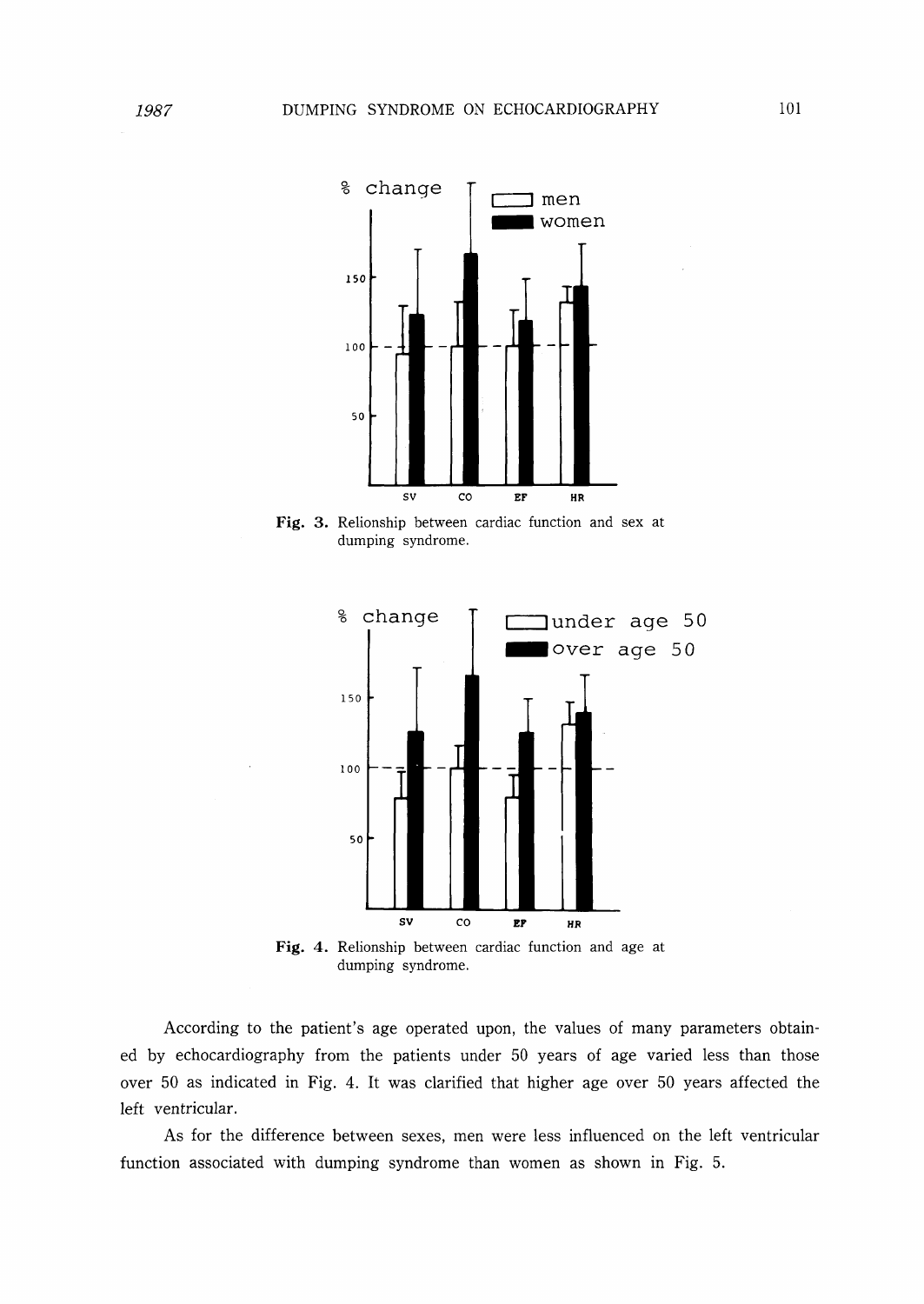#### **DISCUSSION**

Dumping syndrome is named by  $Mix^{5}$  in 1922 and it has been noted that rapid emptying time of food to the small intestine causes a specific clinical sign such as palpitation, sweating, weakness, dyspnea, flashing, nausea, abdominal cramps, belching, vomiting, diarrhea and syncope separately or in combination.<sup>1)-6)</sup> These severity of complaints vary in each case. As usual, such trouble makes a rule for the dumper patients to worry about occurrence of the complaints immediately after taking food. Consequently the patinets intend to restrict their oral intake in spite of aggravating undernutritional states. It is well known than dumping syndrome is based on rapid emptying and passing of food through the upper GI tract. They cause abdominal distension and sequestration in the intestinal lumen which have led to a decrease in circulatory blood volume. Furthermore, it is assumed that humoral regulation plays a key role in occurrence of this distress.<sup> $(7)$ -9)</sup> It is no doubt that inhibition of the levels of neurotension, enteroglucagon and vasoactive peptide take an important part in causing dumping syndrome<sup>10</sup> as well as abnormal intestinal mobility<sup>11</sup> and glucose absorption which results in acceleration of glucose emptying.12)

In this present study, cardiac function by means of echocardiography was evaluated in patients with dumping syndrome following total gastrectomy, introducing it by oral intake of 300ml of 15% dextrose. It is ascertained that hemodynamic changes in reduced SV and CO with tachycardia and systemic hypotension were main clinical manifestations and tht cardiac dysfunction of weakened contraction of left ventricular wall was domonstrated. Such an abnormal finding was transient and easily returened to the normal.

It is suggested that these findings depend on sequestration of body water into the intestinal lumen due to hyperosmotic load, partly attributable to vasomotor paralysis. Attenuated contraction force of the left ventricular wall may be attributed to reduced left ventricular filling pressure secondary to decreased CO. It is reasonable to consider that a main cause of decreased CO is due to accumulation and shift of extracellular fluid into the intestinal lumen by hyperosmotic overload.

The mechanism of the shift of extracellular fluid is complex. Various leading factors can be considered in terms of abnormal intestinal mobility, vasomotor paralysis, rapid glucose absorption, inhibited secretion of regulatory peptide such as neurotension and enteroglucagon. The results based on the echocardiographic examination in this study provided the left ventricular failure indicated by attenuated contraction of the left ventricular wall with tachycardia and slight systemic hypotension, probably secondary to reduced circulatory volume and CO. These changes were much more pronounced in wornen rather than in men as well as in older patients over 50 years of age rather than under 50. It is of interest to ernphasize that dumping syndrome is more likely to be severe in female and older patients from the standpoint of cardiac function.